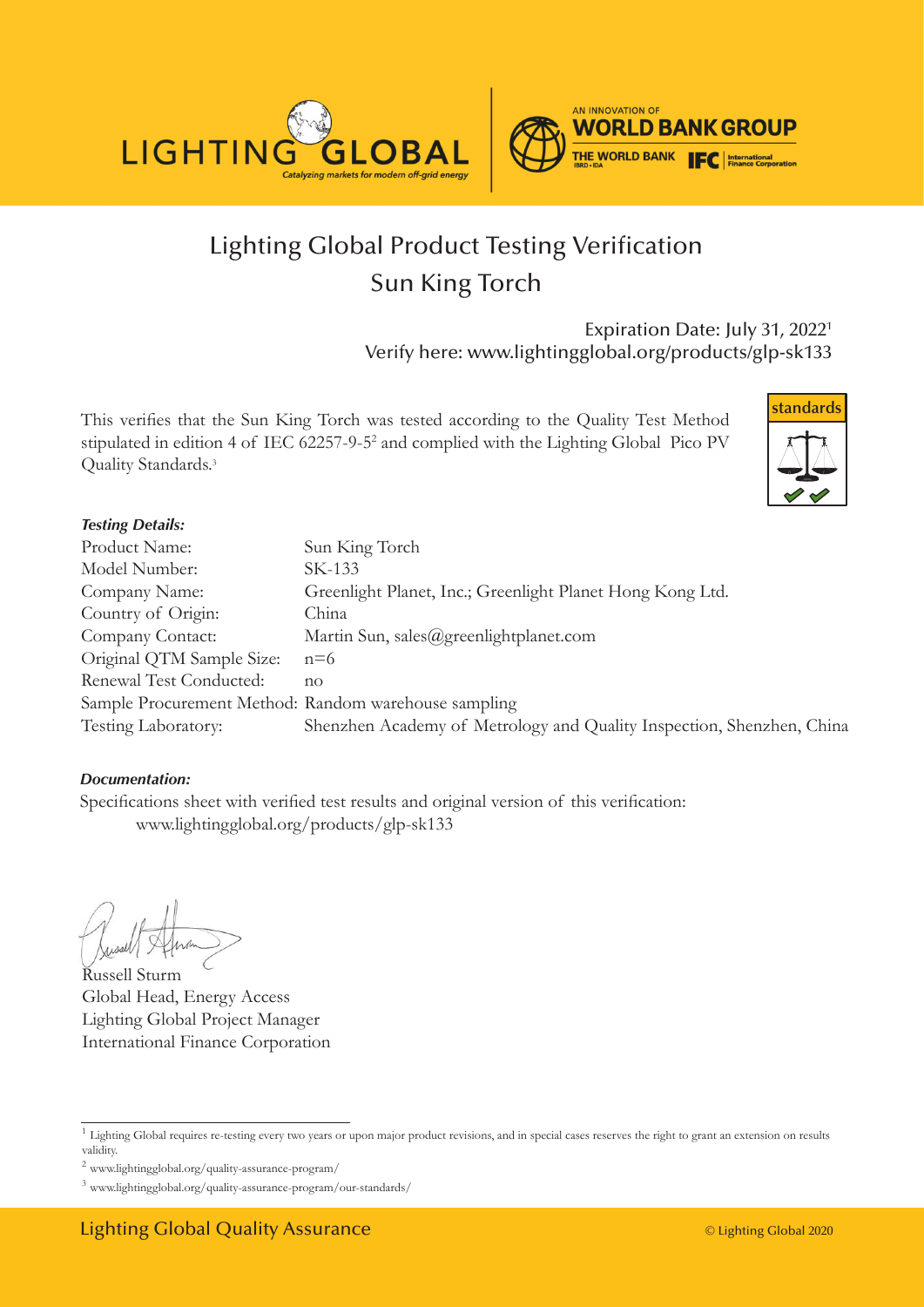### Type Approval Sun King Torch

Verify here: www.lightingglobal.org/products/glp-sk133

| Category                           | <b>Quality Standard</b>                                                                                                                                                                                                                                                                                                                                                                                                                                                                                                                                  | Verdict |
|------------------------------------|----------------------------------------------------------------------------------------------------------------------------------------------------------------------------------------------------------------------------------------------------------------------------------------------------------------------------------------------------------------------------------------------------------------------------------------------------------------------------------------------------------------------------------------------------------|---------|
| Truth In Advertising               | Manufacturer, Product Name and Model Number<br>accurately specified                                                                                                                                                                                                                                                                                                                                                                                                                                                                                      | Pass    |
|                                    | Performance and Component Ratings accurately specified.<br>Any description of the product that appears on the<br>packaging, inside the package and in any media shall be<br>truthful and accurate. No statements mislead buyers or<br>end users about the utility of the product. Numeric ratings<br>deviate no more than 15% from actual performance (note<br>that it is acceptable for actual performance to exceed<br>advertised performance).                                                                                                        | Pass    |
|                                    | Port voltage and current specifications, if provided, are<br>accurate. Included appliances function when connected<br>to ports. Power output of ports is sufficient to power<br>appliances that are advertised but not included. Ports that<br>are intended for a function other than providing power,<br>such as data ports, are not required to meet this standard.                                                                                                                                                                                    | Pass    |
| Lumen Maintenance                  | Average relative light output $\geq$ 85% of initial light output<br>at 2,000 hours with only one sample allowed to fall below<br>75% OR All 6 samples maintain $\geq$ 95% of initial light<br>output at 1,000 hours                                                                                                                                                                                                                                                                                                                                      | Pass    |
| Circuit and Overload<br>Protection | Products include a current limiting mechanism to prevent<br>irreversible damage to the system. The mechanism is easily<br>resettable or replaceable by the user, or automatically<br>resets. If replaceable fuses are used for circuit protection,<br>sizes are labeled on the product and listed in the user<br>manual, and, if fuses are replaceable by the user, at least<br>one spare fuse is included with the product. Included<br>appliances are not required to meet this standard unless<br>they have ports that are intended to provide power. | Pass    |
| <b>AC-DC Charger Safety</b>        | Any included AC-DC charger carries approval from a<br>recognized consumer electronics safety regulator                                                                                                                                                                                                                                                                                                                                                                                                                                                   | n/a     |
| Hazardous<br>Substances Ban        | No battery may contain cadmium or mercury at levels<br>greater than trace amounts                                                                                                                                                                                                                                                                                                                                                                                                                                                                        | Pass    |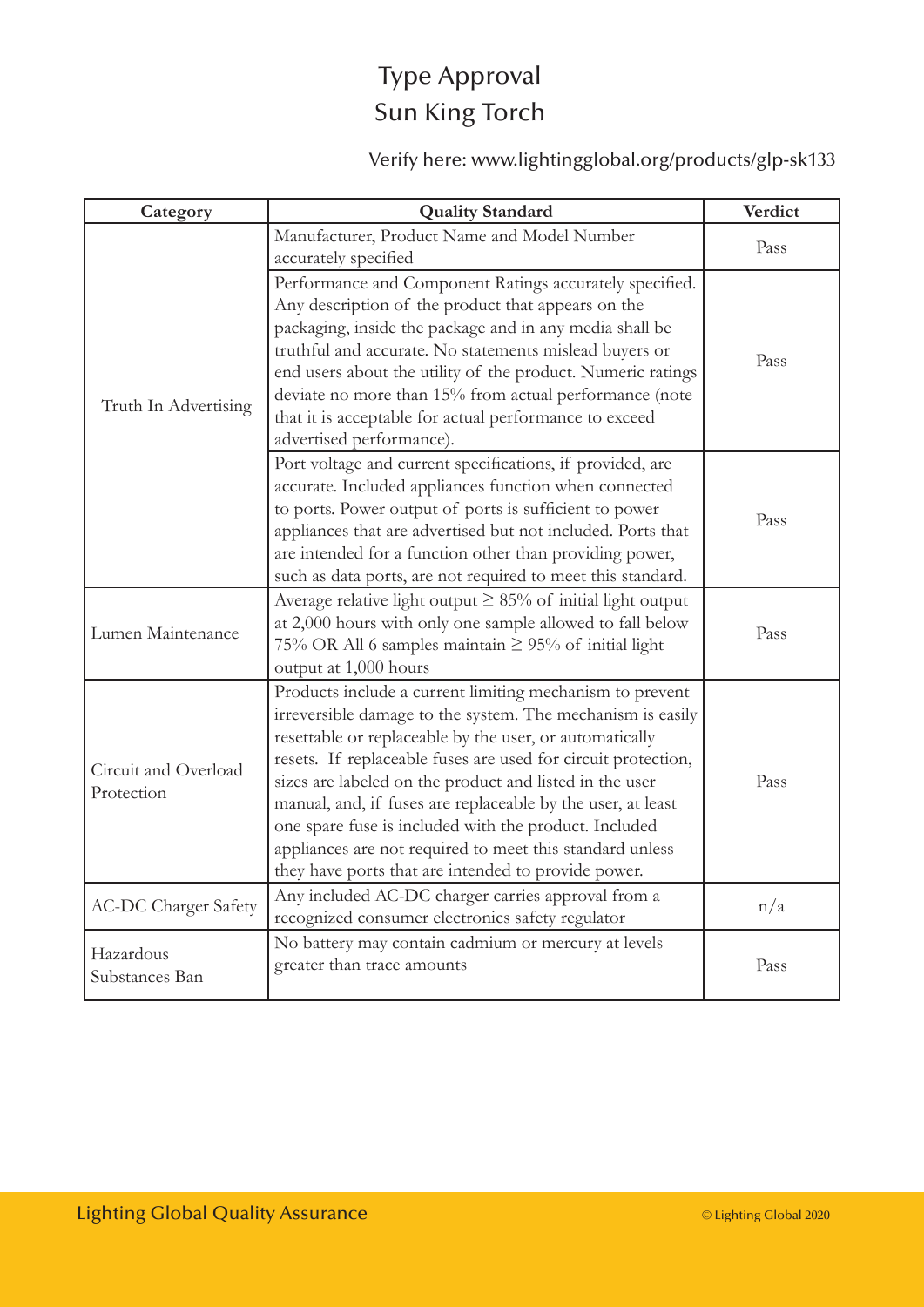## Type Approval Continued Sun King Torch

Verify here: www.lightingglobal.org/products/glp-sk133

| Category                                   | <b>Quality Standard</b>                                                                                                                                                                                                                                                                                                                                                                                                                                                | Verdict |
|--------------------------------------------|------------------------------------------------------------------------------------------------------------------------------------------------------------------------------------------------------------------------------------------------------------------------------------------------------------------------------------------------------------------------------------------------------------------------------------------------------------------------|---------|
| <b>Battery Protection</b>                  | Protected by an appropriate charge controller that<br>prolongs battery life and protects the safety of the user.<br>5 out of 6 samples meet the requirements outlined in<br>Lighting Global Quality Standards.<br>Lithium batteries carry IEC 62281, IEC 62133-2, UL 1642<br>or UN 38.3 certification and have overcharge protection<br>for individual cells or sets of parallel-connected cells.<br>Batteries of included appliances must also meet this<br>standard. | Pass    |
| <b>Battery Durability</b>                  | The average capacity loss of 6 samples does not exceed<br>25% and only one sample may have a capacity loss greater<br>than 35% following the battery durability storage test as<br>defined in IEC/TS 62257-9-5 Annex BB                                                                                                                                                                                                                                                | Pass    |
| PV Overvoltage<br>Protection               | If the battery is disconnected or isolated, the system is not<br>damaged and the load terminals maintain a voltage that is<br>safe for their intended uses.                                                                                                                                                                                                                                                                                                            | Pass    |
| Miswiring Protection                       | The user interface is designed to minimize the likelihood<br>of making improper connections. If improper or reversed<br>connections can easily be made, they cause no damage to<br>the system or harm to the user.                                                                                                                                                                                                                                                     | Pass    |
| Physical Ingress<br>Protection             | IP2X for all products, IP3X (or $2X +$ circuit protection)<br>for PV modules, IP5X for fixed outdoor products                                                                                                                                                                                                                                                                                                                                                          | Pass    |
| Water Ingress<br>Protection                | Degree of protection required is based on product type:<br>Fixed separate (indoor): No protection required<br>Portable separate: Occasional exposure to rain<br>Portable integrated: Frequent exposure to rain<br>Fixed integrated (outdoor): Permanent outdoor exposure<br>PV modules: Outdoor rooftop installation                                                                                                                                                   | Pass    |
| Drop Test                                  | Fixed separate (indoor): No requirement<br>All other products: 5 out of 6 samples are functional after<br>drop test; none result in dangerous failures.                                                                                                                                                                                                                                                                                                                | Pass    |
| Soldering and Elec-<br>tronics Workmanship | The system and any included appliances are rated "Good"<br>or Fair" for workmanship quality as defined in Annex F<br>of IEC/TS 62257-9-5. At most, one sample may fail to<br>function when initially evaluated.                                                                                                                                                                                                                                                        | Pass    |
| Mechanical Durability                      | All samples and included appliances are functional after<br>Switch, Connector, Gooseneck and Strain Relief tests;<br>none result in dangerous failures.                                                                                                                                                                                                                                                                                                                | Pass    |